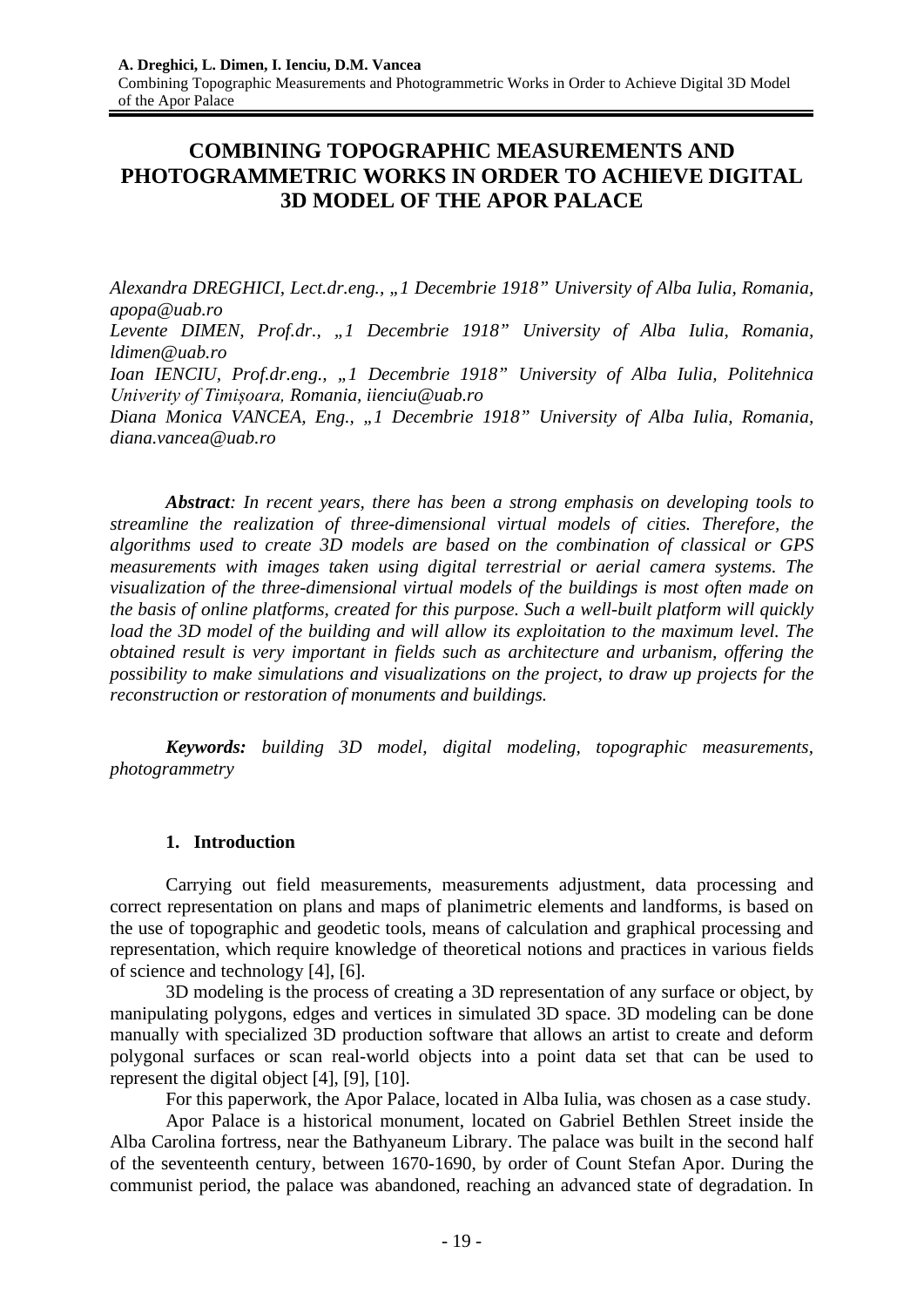2007 the renovation works started, when the palace is restored to its former beauty. Now the palace is the headquarters of the Rectorate of the "1 Decembrie 1918"University of Alba Iulia [7], [12].

# **2. Materials and Methods**

The main goal of the paperwork is to combine the topographic measurements of the Apor Palace building and surroundings with photogrammetric sampling and their common processing, in order to achieve the three-dimensional model of the building, using specialized graphic modeling programs.

For the topographic plan, several steps are completed: the design of the works, field measurements and office operations, implying the calculation and processing of the measured data [1], [11].

The first step to be followed in order to achieve the topographic survey is to inspect the objective (buildings and surroundings) in order to create an overview in order to design the stages of the work. This step is also essential for the photogrammetric works, the operator being able to establish, based on the inspection, all the parameters that are involved in the photogrammetric shooting [1], [2], [13].

The equipment that was used to determine the position of the detail characteristic points necessary to generate the 3D model is the total station, and a GPS system was used to determine the reference points (Fig. 1) [1], [2], [14].

| studenti.gps - Notepad                                          |                                                                    |                                                                         |                                                                  |                      |
|-----------------------------------------------------------------|--------------------------------------------------------------------|-------------------------------------------------------------------------|------------------------------------------------------------------|----------------------|
| File Edit Format View                                           | Help                                                               |                                                                         |                                                                  |                      |
|                                                                 |                                                                    |                                                                         |                                                                  |                      |
|                                                                 | 1,508799.095,389652.009,240.427<br>2,508841.258,389712.872,240.466 |                                                                         |                                                                  |                      |
|                                                                 |                                                                    | RTCM-Ref 0001,509666.412,389245.086,265.425                             |                                                                  |                      |
|                                                                 |                                                                    |                                                                         |                                                                  |                      |
|                                                                 |                                                                    |                                                                         |                                                                  |                      |
|                                                                 |                                                                    |                                                                         |                                                                  |                      |
|                                                                 |                                                                    |                                                                         |                                                                  |                      |
| Edit<br>Format View Help<br>Lucrare: Palatul<br>1               | Apor                                                               |                                                                         |                                                                  |                      |
| 1.<br>Data: 11/03/2020<br>ı<br>Operator: Diana-Monica Vancea    |                                                                    |                                                                         |                                                                  |                      |
| Prisma: TC302<br>ı<br>1<br>Instrument: 855170                   |                                                                    |                                                                         |                                                                  |                      |
| ı<br>Zona: ------<br>ı<br>Comentariu:                           | m                                                                  | 1.000000 th                                                             | $1.40$ ih                                                        | 1.476                |
| Outnumm<br>INTR. VALORI<br>INTR. VALORI (T/P AUTOM.)<br>٦       | т.,                                                                | 12P                                                                     | 1013A                                                            | 0.000                |
| MASURARE/E-HZ-V/                                                | Ð                                                                  | HZ                                                                      |                                                                  | 99.9990              |
| <b>Number</b>                                                   | D<br>D                                                             | 74.040<br>25.596<br>19.387<br>22.116<br>HZ<br>нz                        | 61.4303 V1<br>344.2091 V1<br>v1                                  | 99.6630<br>99.9710   |
| ž<br>6                                                          | Đ<br>Đ                                                             | HZ<br>21.246<br>HZ                                                      | 354.6826<br>366.1671<br>V1<br>368.8667<br>$\mathsf{v}\mathsf{1}$ | 99.6556<br>99.5146   |
| $\overline{\mathbf{8}}$<br>Ž<br>ğ<br>s                          | D                                                                  | 21.690<br>нz                                                            | 369.8975<br>$_{\rm v1}$                                          | 99.7215<br>99.9489   |
| 10 9                                                            | D<br>D<br>--------                                                 | 22.545<br>40.581<br>нz<br>нz                                            | 367.2107<br>v1<br>391.3244<br>V1                                 | 100.4840             |
| 11<br>10<br>13<br>11                                            | Đ<br>--------<br>D<br>--------                                     | 39.052<br>HZ<br>39.354<br>нz                                            | 398.7444<br>$\sqrt{1}$<br>398.9450<br>$\vee$ 1                   | 100.1378<br>100.0433 |
| 12<br>14, 13                                                    | D<br>--------<br>D<br>--------                                     | 38.034<br>нz<br>37.749<br>Hz                                            | 12.1721<br>V1<br>12.2842<br>$\vee$ 1                             | 100.9546<br>99.9882  |
| 15<br>14<br>16<br>15                                            | Đ<br>--------<br>Ð                                                 | 36.763<br>Hz<br>нz                                                      | 15.6594<br>$\sqrt{1}$<br>18.2437<br>V1                           | 99.9990<br>99.9850   |
| 17<br>16<br>18 17                                               | D<br>D                                                             | 35.105<br>35.115<br>HZ<br>34.817<br>Hz                                  | 18.7377<br>$\vee$ 1<br>18.8743<br>$\mathsf{v1}$                  | 99.6546<br>99.5146   |
| 19 18<br>20 19                                                  | Đ<br>Ð                                                             | 37.701<br>Hz<br>нz                                                      | 41.3463<br>V1<br>$\sqrt{1}$                                      | 99.9855<br>99.9959   |
| 20<br>21<br>21                                                  | --------<br>D<br>--------                                          | 37.923<br>38.090<br>нz<br>40.199                                        | 41.2403<br>41.6379<br>42.5157<br>44.6764<br>$\vee$ 1             | 100.4840             |
| 22<br>23<br>22                                                  | D<br>Đ<br>--------<br>--------                                     | нz<br>41.873<br>нz                                                      | V1<br>V1                                                         | 100.1378<br>100.0433 |
| 24<br>23<br>25<br>24                                            | Ð<br>--------<br>D                                                 |                                                                         | 44.5695<br>54.6748<br>$\vee$ 1<br>$\vee$ 1                       | 100.9546<br>99.9992  |
| 26<br>žš<br>35<br>27                                            | --------<br>D<br>Đ                                                 |                                                                         | 54.9817<br>$\vee$ 1<br>27.7742<br>$\sqrt{1}$                     | 99.9821<br>99.9754   |
| 28<br>36<br>29<br>37                                            | Ð<br>D                                                             | 42.105 Hz<br>44.204 Hz<br>45.950 Hz<br>11.541 Hz<br>13.226 Hz<br>48.985 | 49.3290<br>$\sqrt{1}$<br>100.0026 V1                             | 99.8556<br>99.9876   |
| 30<br><b>VALORI</b><br>INTR.<br>30<br>INTR. VALORI (T/P AUTOM.) | m<br>т.,                                                           | 1.000000 th<br>12P                                                      | $1.400$ ih<br>1013 A                                             | 1.396<br>0.000       |
| 30<br>2<br>30<br>MASURARE/E-HZ-V/                               |                                                                    |                                                                         |                                                                  |                      |
| 31<br>$\frac{1}{26}$<br>32                                      | D<br>Ð<br>--------                                                 | 74.040<br>нz<br>24.129<br>нz                                            | 261.4303 V1<br>260.0968 V1                                       | 100.0101<br>100.9300 |
| 28<br>33<br>34 29                                               | Đ<br>Ð                                                             | 12.663<br>HZ<br>11.854<br>HZ                                            | 277.8204<br>$\mathsf{v}\mathsf{1}$<br>284.8235<br>$\sqrt{1}$     | 99.9606<br>99.9411   |
| 35 30                                                           | Ð                                                                  | 16.709 HZ                                                               | 294.3339<br>$\vee$ 1                                             | 99.9016              |
| 36<br>31<br>37<br>32                                            | Ð<br>Đ                                                             | 49.830<br>нz<br>75.742<br>НZ                                            | 342.6357<br>$\mathsf{v1}$<br>333.7095<br>V1                      | 100.0099<br>100.0238 |
| 38<br>33<br>39<br>34                                            | Ð<br>Ð                                                             | 75.256<br>HZ<br>73.288<br>HZ                                            | 332.1506<br>V1<br>322<br>.0760<br>$\sqrt{1}$                     | 100.2473<br>99.9928  |

Fig. 1 Field measurements – GPS and total station

The topographic measurements were computed, adjusted and processed with specialized software TopoSys (Fig. 2).

For the graphic processing, the AutoCAD Map 2000i software was used, accompanied by the TopoLT application.

Finally, the topographic plan of the Apor Palace objective was drawn up (Fig.3).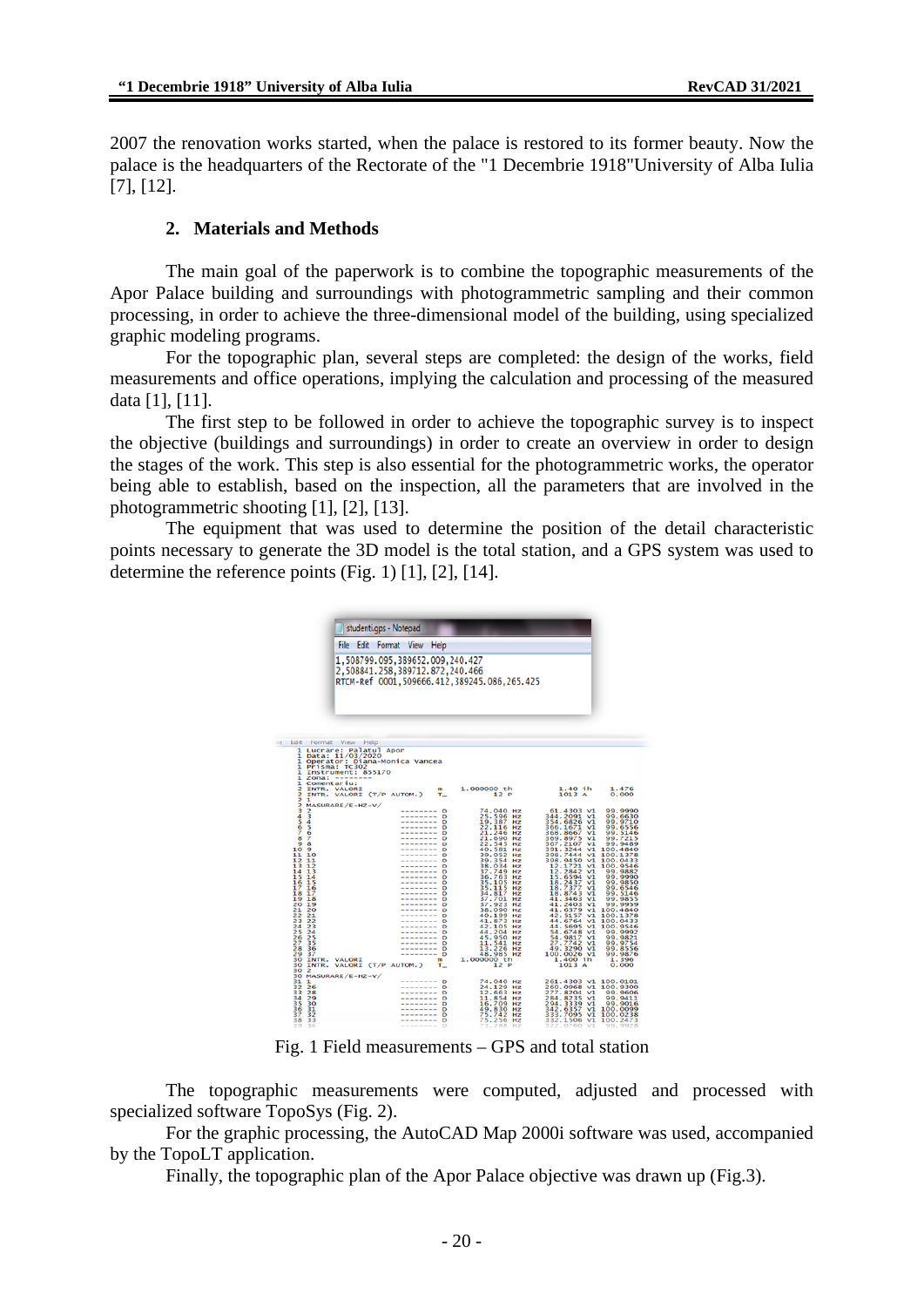#### **A. Dreghici, L. Dimen, I. Ienciu, D.M. Vancea**

Combining Topographic Measurements and Photogrammetric Works in Order to Achieve Digital 3D Model of the Apor Palace



Fig. 2 Computed reference and detail points – TopoSys 8.0



Fig. 3 The topographic plan

In order to create a 3D model of a construction site by combining topographic measurements with the photogrammetric images taken on the construction and the surroundings, certain steps must be completed [4], [8]: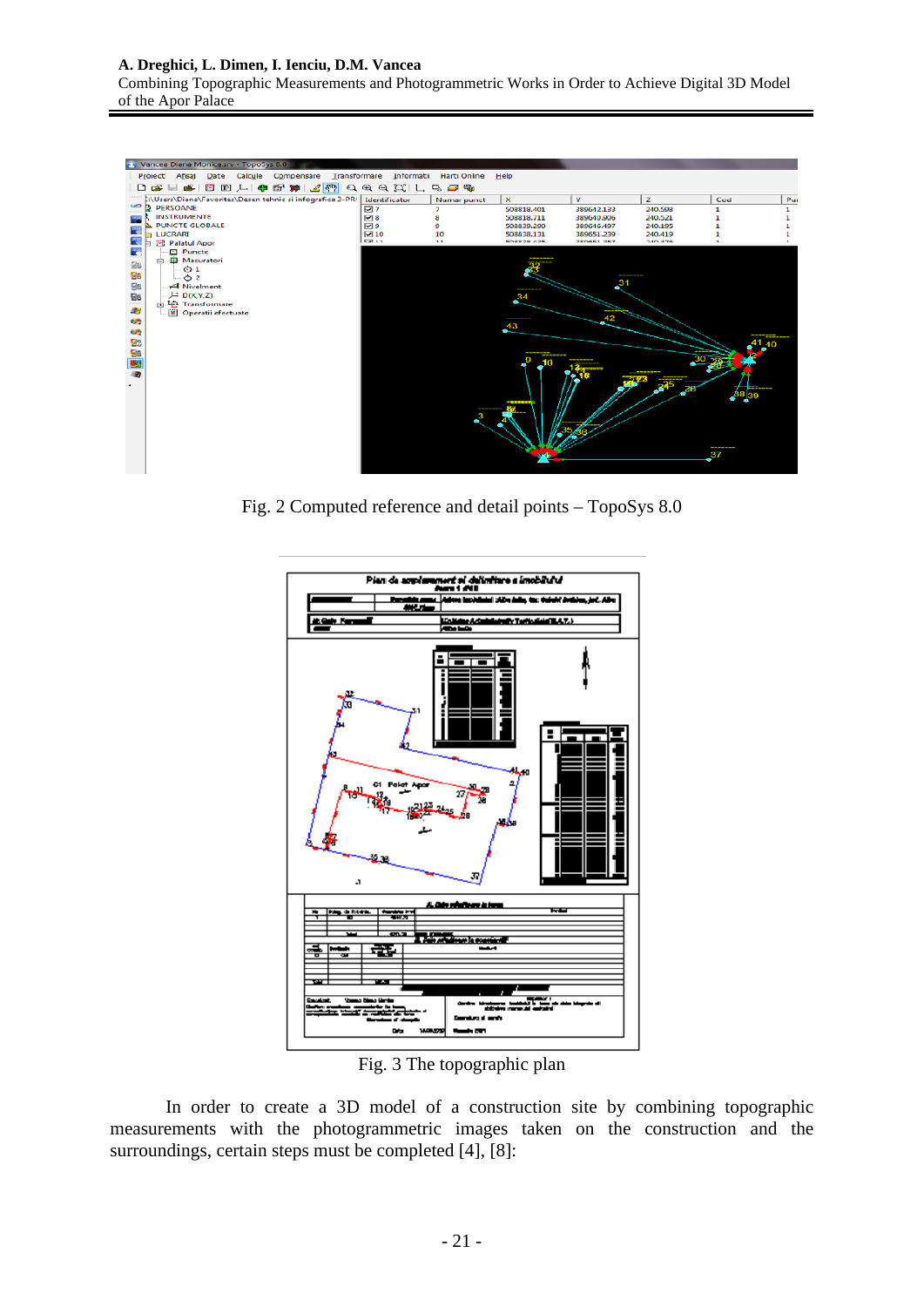- Carrying out topographic measurements, by classical methods and/or GPS, in order to determine the shape, dimensions and spatial coordinates of the construction site;
- Taking over the overall and detailed photogrammetric images on the construction site, according to the modeling software requirements;
- Preparation of the model construction: the import of the digital terrain model from Google Earth, which will be the basis of the digital modeling of the construction site, as well as of the topographic measurements carried out previously, for the spatial positioning and the correct dimensioning of the modeled objective;
- Simple modeling, with as few elements as possible, to reduce the file size and improve system performance;
- Placing the 3D model of the objective on the digital terrain model surface, in case there are inconsistencies between the topographic measurements and the digital terrain model imported from Google Earth;
- Adding textures to the building facades, which involves applying photos on the model facades and georeferencing them;
- Integration of vegetation and other urban elements, as well as framing the obtained 3D model in the environment.



Fig. 4 Modeling in Google SketchUp, based on the digital terrain model imported from Google Earth and topographic plan imported from AutoCAD

# **3. Results and Discussion**

After the processing of topographic data, obtained from the measurements carried out in the field, using specialized programs a digital plan of the objective was obtained, which, through the details it contains, allows the formation of a suggestive image on the planimetry and terrain relief [1], [2], [3].

The modeling software allows the user to import CAD files to create excellent, useful, and lightweight SketchUp models. The modeling method assumes that a 3D model isn't created directly from the CAD geometry, but instead, the CAD geometry is used as a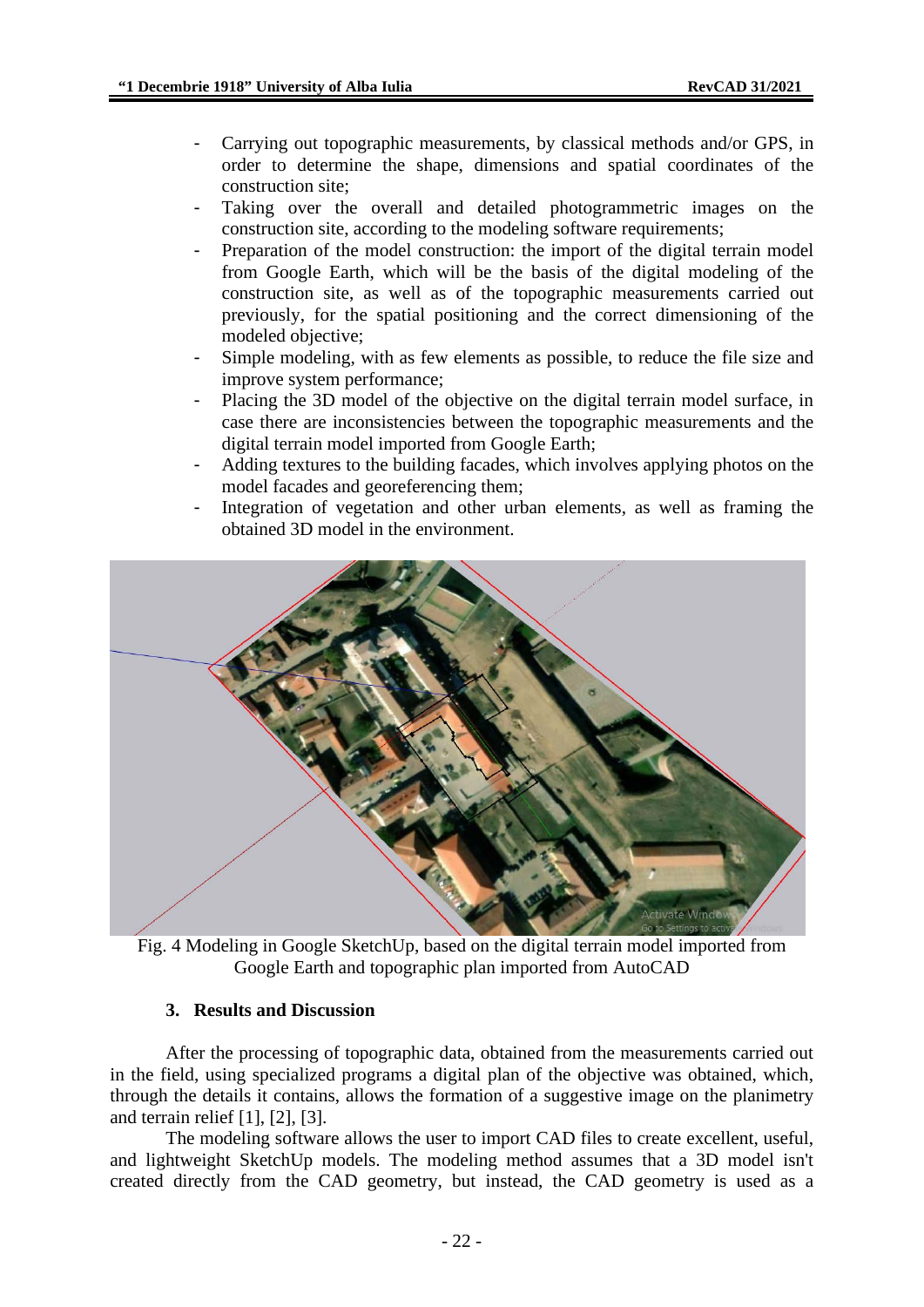reference for creating a SketchUp model. CAD geometry is often complicated to create a useful SketchUp model and is likely full of gaps that need to be closed to create faces. Before a proper modeling based on the topographic measurements imported, there are some workflow recommendations [4], [8]:

- The size of the imported CAD geometry
- CAD geometry is a single group
- Floor plan line up with SketchUp's drawing axes
- Extra layers removal and CAD group placed on a new layer<br>- Group lock
- Group lock
- Edge styles adjustment
- Scenes creation to toggle layer visibility

The SketchUp software was used to create the 3D model of the Apor Palace. The creation of the 3D model consisted of a series of stages of virtual representation of each constructive element (walls, roof, artesian well, fence, etc.) as well as the creation and application of materials on the 3D gross model. The final phase of the project consists in preparing the 3D model for presentation and visualization by positioning the lights and setting the environment [5], [8].



Fig. 5 Obtaining the 3D model of the Apor Palace – Google SketchUp

Based on the model created using both the topographic measurements and photogrammetric images taken over the Apor Palace, information about the shape and dimensions of the construction, as well as its certain features can be extracted. The applicability of the resulting product refers to the inventory and study of the construction as a whole and of the constructive elements separately, the restoration, consolidation and conservation of the construction [5].

### **4. Conclusions**

In order to obtain the final product, which in this paperwork is represented by the 3D digital model of the Apor Palace, a wide range of specialized softwares was used in order to obtain the most rigorous and concise data.

As part of the international campaign organized by UNESCO to save architectural monuments and more, their surveys must be carried out. Through specific modeling methods, three-dimensional photogrammetric models must expressively reproduce the geometry of the characteristic structural, detailed and ornamental elements of the building.

For the historical buildings that present degradations and that must be restored, consolidated and conserved, preserving the original architectural style, three-dimensional